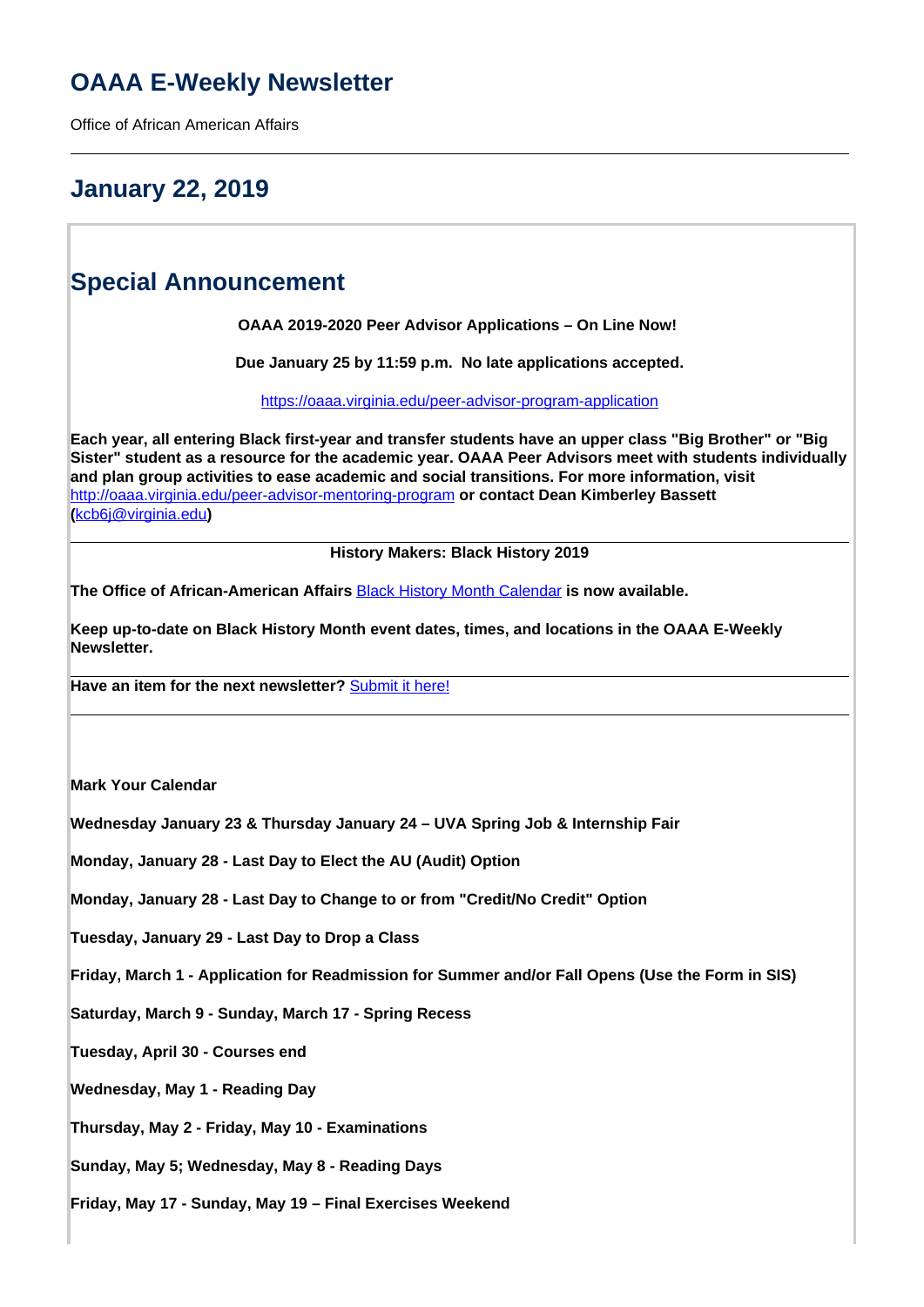### **OAAA Announcements & Services**

"Raising-the-Bar 4.0" Study / Tutoring Sessions & OAAA Student Activities –

Spring Schedule Starts Next Week!

Black Fridays – Friday, January 25, 2019 Every Friday – 1:30 pm - LPJ Black Cultural Center #3 Dawson's Row

Come & join us for food & fellowship!

Black College Women (BCW) Book Club Meetings

Every Second & Fourth Sunday (Starting February 10) - 6:30 pm – Maury 113

Black President's Council (BPC) Meetings

Every Second & Fourth Monday (Starting February 11) – 6:30 pm – Newcomb Hall Board Rm 376

Black College Women (BCW) - In the Company of my Sister

Every Wednesday (Starting February 22) - 12:00 pm - W.E.B Dubois Center Conference Room. Contact: Dean Mason (mgm7g@virginia.edu) for more Information

Black Male Initiative (BMI) Meetings

Every Second & Fourth Wednesday (Starting February 20) – 6:30 pm – Newcomb Hall – Commonwealth Room

OAAA/GradSTAR Lunch Series: Tuesdays @ DuBois with Dean Grimes Every Tuesday – 12:30-2:00 pm - W.E.B. DuBois Center Conference Room.

Eat & chat between classes! RSVP to reserve lunch by the Friday before each Tuesday to Ms. Carter at OAAA (924-7923) or ddc6r@virginia.edu

### **Quote of the Week**

**"We can say "Peace on Earth." We can sing about it, preach about it or pray about it, but if we have not internalized the mythology to make it happen inside us, then it will not be." - Betty Shabazz**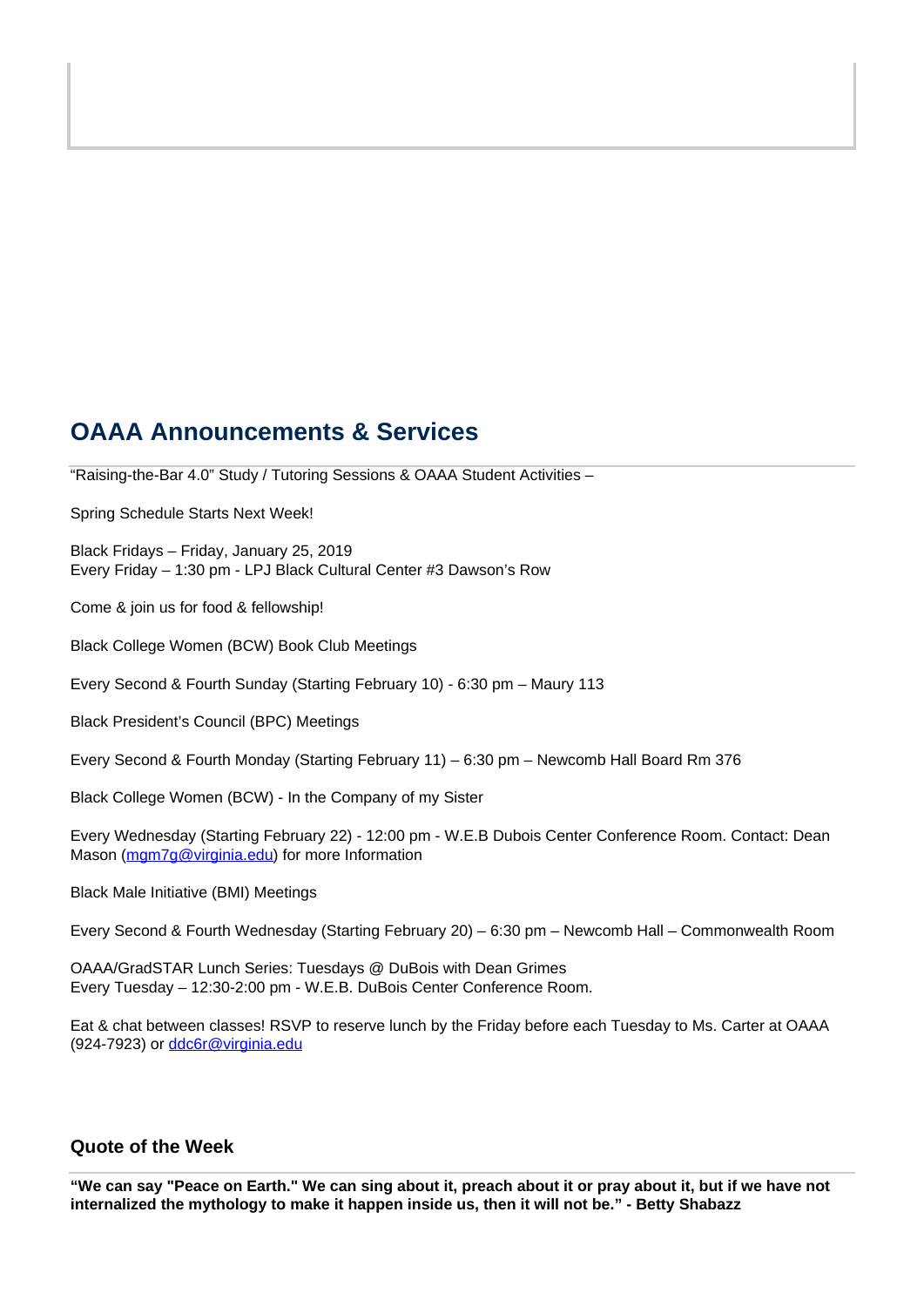Congratulations to First Years!

#### Harambee II

Sunday, January 20th at 1:00 pm – Newcomb Hall Ballroom

The Office of African-American Affairs recognized first-year students who achieved academic honors during the 2018 fall semester. Patrice Preston Grimes, UVA Associate Professor and Associate Dean of African-American Affairs, delivered the keynote talk. Representatives from various University and national programs met students to discuss academic and summer opportunities. A cake and punch reception immediately followed the program. It was a great event!

### **High Honors**

| Emanuel Abraham    | Nicholas Chandler    | Milania Harris       | Destiny Mangus-Velez        | Lauren Prince       |
|--------------------|----------------------|----------------------|-----------------------------|---------------------|
| Napoleon Afework   | Macie Clerkley       | Jayla Hart           | LaDawna McEnhimer           | Emily Quick-Cole    |
| Oluwatoni Ajala    | Lauren Cochran       | Amanda Havwood       | Nejib McGill                | Alexa Rahaman       |
| Darryle Aldridge   | Kelly Cogan          | Melinda Hicks        | Joelle Miller               | Jason Reynolds      |
| Nile Alkebulan     | Carlie Cooper        | Devin Hill           | Denzel Mitchell             | Mikaela Richardson  |
| Armani Anderson    | Natalie Cordero      | Abreale Hopkins      | Sabrin Mohammednur          | Ronak Rijhwani      |
| Shiki Anderson     | Joy Cuffee           | Abdureuf Hussien     | Sorayah Moise               | Caylan Roy          |
| Amanuel Anteneh    | Garvey Cummings      | Ali Ibrahim          | Erline Morgan               | Isabella Salcedo    |
| Abel Argaw         | Christophe Desroches | Brianna Iw           | Bobbi-Angelica Morris       | Matisse Schafer     |
| Jontel Armstead    | Cheyenne Eames       | Rebecca Jarrett      | Kayla Murray                | Cristian Scruggs    |
| Adwoa Asiedu       | Imani Edwards        | Isaiah Jenkins       | Mayita Muvavarirwa          | Shaila Seth         |
| Yaa Awusi-Sarkodie | Brandon Eley         | Selena Johnson       | Caleb Neale                 | Jada Smith          |
| Matthew Bacon      | Nadia Elkholy        | Pinay Jones          | Max Nelson                  | Kyle Smith          |
| Ceara Badio        | Nahom Endashaw       | Cecilia Joseph       | Mihret Niguse               | Angel Swain         |
| Domenick Bailey    | Rahel Eskinder       | Isata Kamara         | Jayden Nixon                | Richella Tah        |
| Mia Bailey         | Olivia Evans         | Emma Keller          | <b>Bridget Nortey</b>       | Patrick Tchoumbou   |
| Noah Beamon        | Jessica Ferebee      | Julian Kiwinda       | Emmanuella Nsiah            | Ruth Tesfai         |
| Alexander Benjamin | Liza Foxx            | Alexander Kyereboah  | Akosua Odei                 | Rachael Tessema     |
| Avery Black        | Gabryelle Francois   | Valencia Lagbo       | Alice Opiyo                 | Jared Tewodros      |
| Colton Bogucki     | Vanessa Frimpong     | Norah Lahrime        | Rawan Osman                 | Ciara Tisdale-Vakos |
| Logan Botts        | Y vette Gamor        | Mikaelyn Libier      | Owayne Owens                | Haley Turner        |
| Macy Brandon       | Paola Garcia         | Daniel Ludwig        | Lauren Parker               | Jaison Washington   |
| Shannon Britt      | Caton Gayle          | Michelle Lutalo      | Andrea Parrish              | Takara Washington   |
| Chyna Brown        | Myka Gayles-Greene   | Indiyah Mabry        | Amber Peake                 | Audrey Watson       |
| LaNija Brown       | Grace George         | Kachisicho Madzimoyo | Tamia Penn                  | Alejandro Williams  |
| Sean Callaghan     | Tristan Guarnieri    | Kyara Mahlen         | Genevieve Pierre<br>Charles | Jayden Williams     |
| Tv'Leik Chambers   | Yididiya Gudina      | Raniyah Majied       | Anna Pozamantir             | Jeva Wilson         |

### **Honors**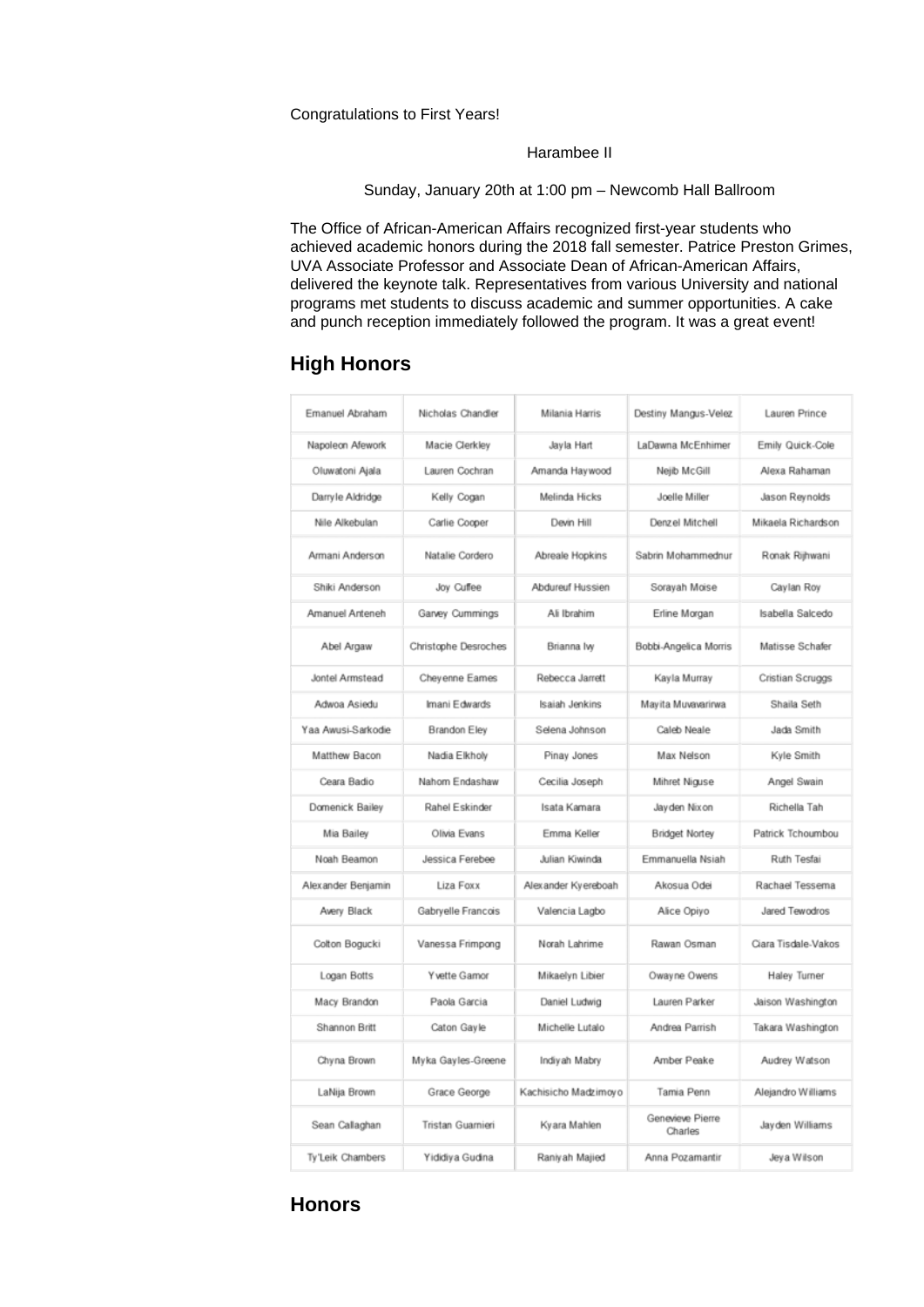| Victoria Adams     | Briana Doby       | Alaa Idris              | Andrea Mercedes        | Odell Rose          |
|--------------------|-------------------|-------------------------|------------------------|---------------------|
| Rodas Addis        | Patricia Edouard  | Jazmine Jackson         | Chenelle Miller        | Lauren Sauceda      |
| Kiara Allen        | Mehdy Elouassi    | Olivia Jackson          | DaJuan Moore           | Maia Shortridge     |
| Isabella Ashton    | Aaron Entzminger  | Alexandra Jimenez       | Sonia Moors            | Chloe Smith         |
| David Askew II     | Tsega Fisseha     | Omari John              | Mina Mori              | Jordan Smith        |
| Jermaine Austin    | Jose Flores       | Deonte Johnson          | Tanaka Muvavarirwa     | Kyla Straker        |
| Autumn Blackshear  | Camaran Gaillard  | Christopher Jones       | Terriana Neely         | Tasia Tazewell      |
| Tatiyahna Blakely  | Gabriella Getacho | Mario Jones             | Selam Negash           | <b>Jake Temares</b> |
| Ciara Braunskill   | Aviae Gibson      | Tavares Kelly Jr.       | Regina Nutekpor        | Noah Tola           |
| Kanijah Brickhouse | Camryn Green      | Cosmas Keter            | Britney Nwankwoala     | Stephney Tucker     |
| Lorin Bruno        | Kavla Guerch      | Brianna Lehman          | Joy Obungu             | Muhoozi Warner      |
| Gabrielle Carr     | Akimi Gyamfi      | Janaria Lickey          | Emmanuel Ogunjirin     | David Williams      |
| Jordan Cherry      | Sarah Haile       | Annette LiPuma          | Gimsnysha Paul         | Jaylon Williams     |
| Rasheed Christian  | Sara Hamilton     | Chloe Lyda              | Delana Person          | Kendall Willis      |
| Milla Ciprian      | Austin Hammond    | Dominique Malloy        | <b>Taylor Phillips</b> | LeTia Wilson        |
| Morgan Coates      | Nyasia Harris     | Fitzgerald Marcelin Jr. | Brandi Porter          | Mekdes Woldu        |
| Cecily Davis       | Ahmed Hassan      | Lauren Mason            | Matthew Reid           | Samuel Wondwossen   |
| Fatoumata Diallo   | Hanna Hassan      | Adrian Mayne            | Zoe Rice               | Deborah Wood        |
| Daryl Dike         | Selena Hawker     | DeJon Mayo              | Daniel Richardson      | Kalkidan Woubishet  |
| Nishimwe Divine    | Ayman Ibrahim     | Ethan McFerren          | Alita Robinson         | Jalecia Wright      |

You can nominate someone (not yourself) to be in the Spotlight.

Send your nominations to Dean Patrice Grimes (parimes@virginia.edu) every Thursday by 12 noon.

### **Quote's Corner**



Betty Shabazz (birth name: Betty Dean Sanders) (1934-1997) was an activist, educator, nurse, civil rights activist, and the widow of Malcolm X. She earned her degree from Brooklyn State College of Nursing in New York City in 1956. After attending many lectures of Muslim minister Malcolm X, Betty joined the Nation of Islam. In January 1958, Malcolm and Betty married and then had six daughters. After the assassination of her husband, she raised the girls alone and kept them out of the media spotlight. By the early 1970s, Shabazz began giving public lectures fighting for education and human-rights causes, as well as issues crucial to women and children. In 1970, she earned a Master's degree in public health administration at Jersey City State College, then completed her educational doctorate from the University of Massachusetts at Amherst.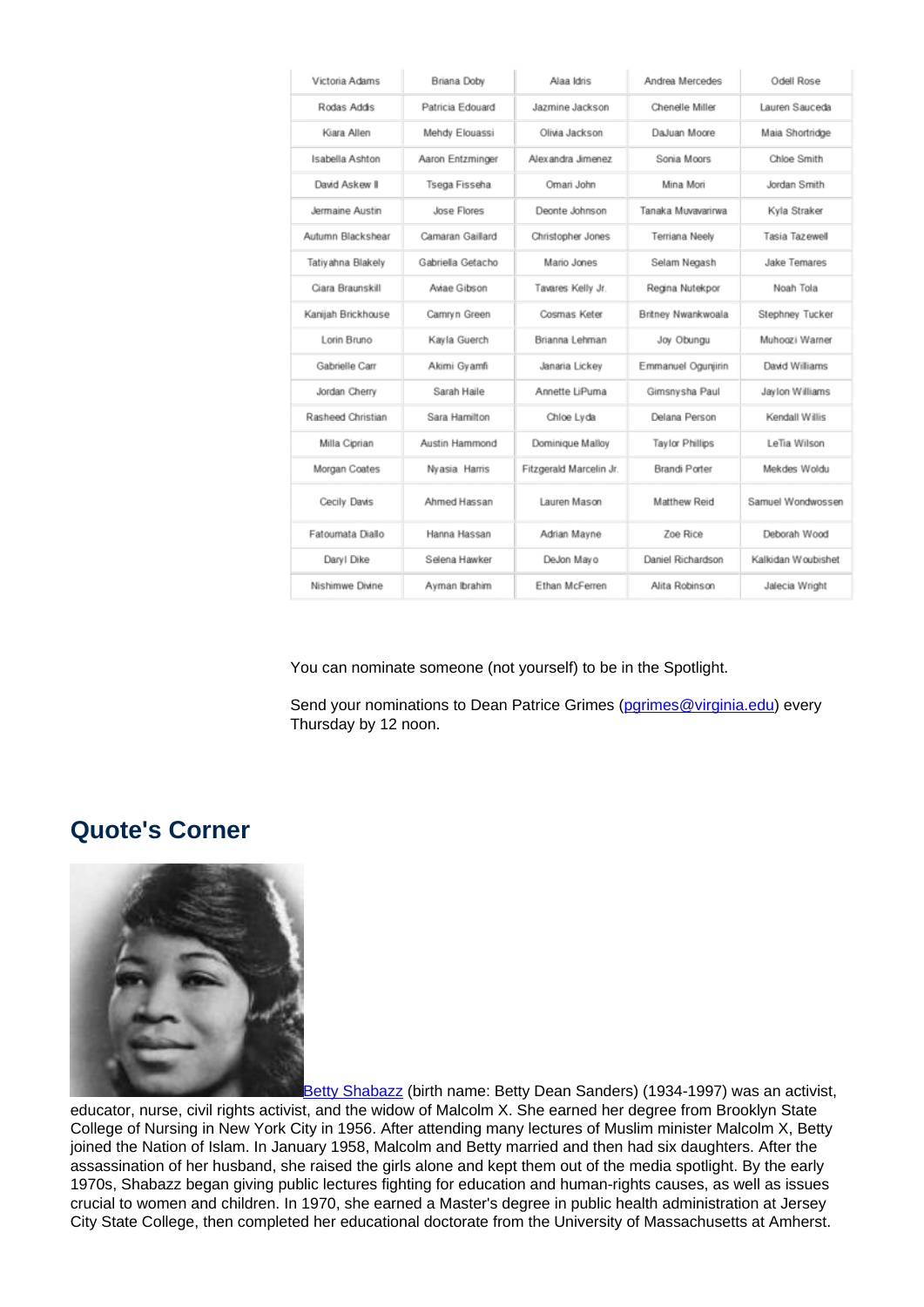She joined the faculty of Medgar Evers College, teaching health sciences, until she became the College's director of public relations. Shabazz spent her final years speaking to audiences on the historical legacy of her husband, Malcolm X. She died on June 23, 1997, three weeks after her 12-year-old grandson, Malcolm, set fire to her Yonkers, New York apartment.

# **Upcoming Events**

(All events are free and open to the public unless otherwise noted.)

Medical Center Interfaith Service

Monday, January 21 - 12:00 pm-1:00 pm - UVA Medical Center Main Lobby

An interfaith service honoring the life and work of Dr. Martin Luther King Jr. The community is welcome to attend.

"Race and Place in Charlottesville"

Monday, January 21 - 6:00 pm-8:00 pm - Wilson Hall Room 402

Who is my neighbor? Walk through a preview of a video tour of African-American history interpreted through the streets, buildings, monuments, and spaces of Charlottesville's university and downtown communities. Professor of Architectural History Louis P. Nelson will guide and feature interviews with local experts, public historians, and residents.

"A Black Woman's Journey from Cotton Picking to College Professor: Lessons about Race, Class, and Gender in America": Menah Pratt-Clarke, Ph.D.

Tuesday, January 22 - 12:00 am - Holloway Hall in Bavaro Hall

"A Black Woman's Journey" traces the journey and transformation of Mildred Sirls -- a young Black girl in rural east Texas in the 1930s who picked cotton to help her family survive -- to Dr. Mildred Pratt, Professor Emeritus of Social Work.

"Race in the Decade since Obama"

Tuesday, January 22 - 4:00 pm-5:30 pm - Newcomb Hall Theatre

It has been a decade since President Barack Obama's inauguration. How have things changed—or not changed—for people of color in the United States? Hear the Miller Center's Melody Barnes, UVA scholar Kevin Gaines, and The New York Times' Lauretta Charlton explore race in America today.

Brittney Cooper on Eloquent Rage in 2019

Tuesday, January 22 – 6:00 pm-8:00 pm - Minor Hall

Brittney Cooper is an assistant professor in the Departments of Women and Gender Studies and Africana Studies at Rutgers, and author of Eloquent Rage: A Black Feminist Discovers Her Superpower. Eloquent Rage was listed as a Best Book of 2018 by The New York Public Library, Mashable, The Atlantic, Bustle, The Root, NPR, and Fast Company. This event is part of the Community MLK Celebration. Find more events in this series at UVA and in Charlottesville at mlk.virginia.edu. Hosted by University of Virginia Women's Center and Power Violence and Inequality.

FACTUALITY: A 90-Minute Crash Course on Structural Inequality in America

Wednesday, January 23 - 5:00 pm-7:30 pm - 3rd Floor Art Gallery, Rouss & Robertson Hall

Play the game FACUALITY at the McIntire School of Commerce during the Community MLK Celebration. Participate in a facilitated dialogue and board game that simulates real-life stories in America and learn new ways to advocate for inclusivity.

Film Screening - "Personal Statement"

Wednesday, January 23 - 7:00 pm - Newcomb Hall Theatre

Three seniors at Brooklyn high schools work to get their entire classes to college, even though they aren't even sure if they are going to get there themselves. As college counselors, they are determined to help because many of their friends have nowhere else to turn for support.

2019 UVA Spring Job and Internship Fair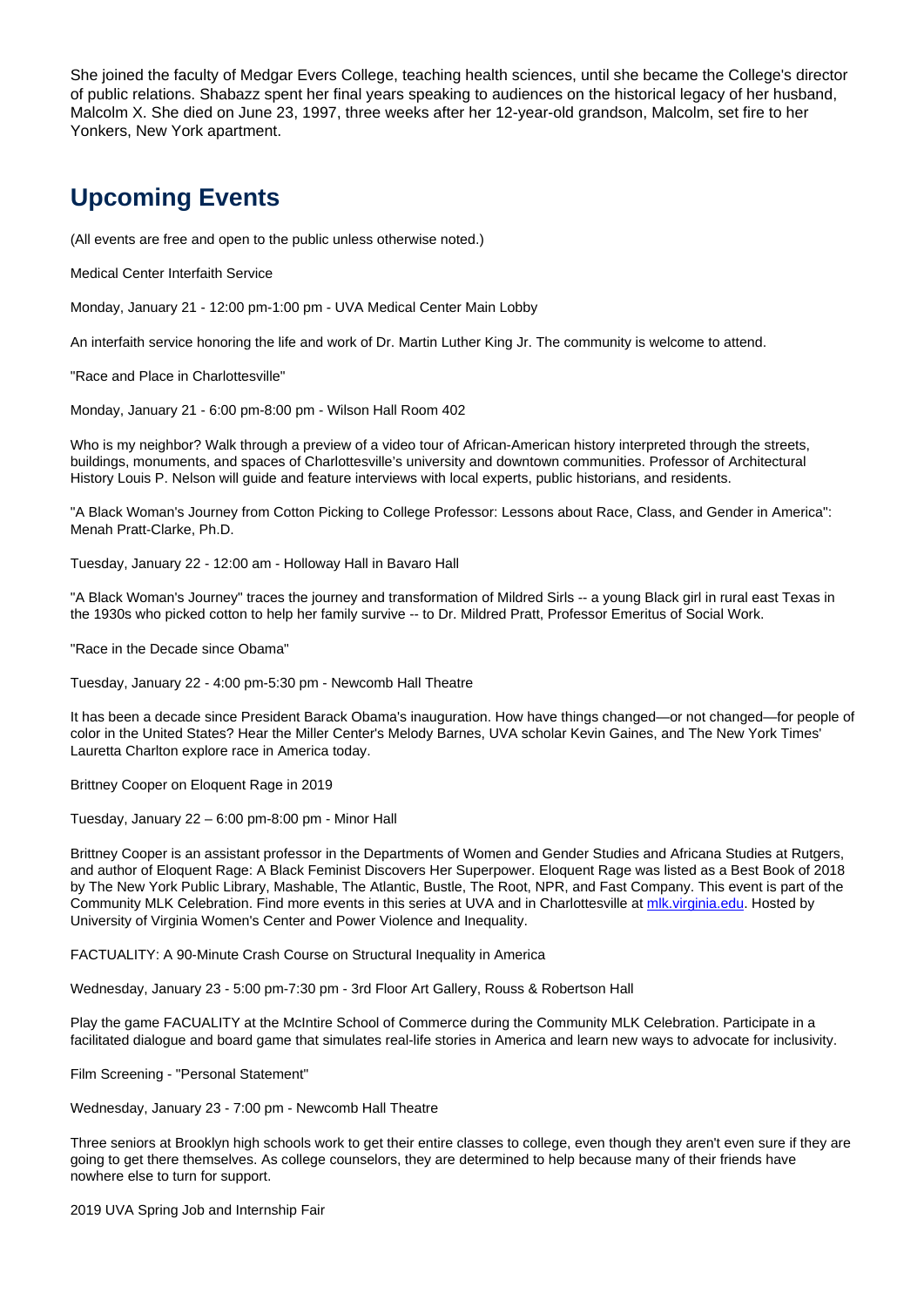Tuesday, January 23 & Wednesday, January 24 – 10:00 am-3:00 pm in Newcomb Hall 3rd Floor

Recruiters from over 100 corporations, non-profit organizations, and government agencies come to UVA to meet students from all majors seeking full-time employment or internship experience. Meet employers in person, learn about different organizations and positions, and talk with them about your experiences!

"Give Us the Ballot"

Thursday, January 24 - 7:00 pm-8:00 pm - TBA

Khadijat Rashid is a deaf, immigrant woman of color and is currently Dean of the School of Education, Business and Human Services at Gallaudet University in Washington, DC. Since 1994, she has taught political economy, international development, and development economics at Gallaudet and is the co-editor of Citizenship, Politics, Difference: Perspectives from Sub-Saharan African Communities.

University of Virginia Health System Community Celebration of the Reverend Dr. Martin Luther King, Jr. "Women in the Movement"

Friday, January 25 - 11:30 am-2:00 pm - The Jefferson School African American Heritage Center, 233 4th Street, NW, Charlottesville, VA 22903

The 2019 UVA Health System MLK Award will be presented to the student, faculty, or staff member of the Health System who embodies Dr. Martin Luther King, Jr.'s values and teachings. A distinguished panel, including Ms. Mavis Claytor, the first African American UVA nursing student, Mrs. Mary Holmes, a pioneering African American nurse who helped desegregate the UVA hospital units, and Apostle Sarah Kelley, the first African American chaplain resident at UVA will be moderated by Ms. Tori Tucker, PhD student in nursing and Ms. Lois Davis, 3rd year medical student. A reception follows at the Center. RSVP is required.

Film Screening - "Mountains That Take Wing: Angela Davis & Yuri Kochiyama"

Saturday, January 26 - 5:00 pm-6:30 pm - Newcomb Hall Theatre

Thirteen years -- two radical activists -- one conversation. Internationally renowned scholar, professor, writer Angela Davis and 89-year-old grassroots organizer, and Nobel Peace Prize nominee Yuri Kochiyama spent over a decade conversing intimately about personal histories and influences that shaped them and their overlapping experiences.

The Fannie Lou Hamer Story

Saturday, January 26 - 7:00 pm - Old Cabell Hall

This one-woman show channels Fannie Lou Hamer in a riveting 60-minute journey of storytelling showered with eleven inspiring songs and a video montage of the Civil Rights movement.

The Hard Work of Social Justice: A Conversation with Women of August 11 and 12

Thursday, January 31 - 4:00 pm-8:00 pm - School of Law - Room TBA

Fulbright Forum

Tuesday, February 12 – 5:00 pm-6:30 pm – Special Collections Library

Hear the experiences of Fulbright recipients during a panel discussion and informal reception. The Fulbright is an excellent fellowship for any US citizen willing to spend a year abroad after graduation. There are awards for graduate study, research, service, teaching, creative arts, and more. Panelists include a former English Teaching Assistant, an alum who continued research on Rwandan genocide memorials that she started as an undergraduate, and a current PhD student in art history who did research for her dissertation in Sweden. For more information RSVP here!

Fellowships Series – Office of Citizen Scholarship Development

Every Monday – 4:00 pm - Rotunda Multipurpose Room 121

Attend introductory workshops every month, which are great for first and second year students, and are the best first touchpoint with the Office of Citizen Scholarship Development. There are a number of sessions dedicated to fellowships that have deadlines in the fall. It is important that students consider opportunities early so that they can take prepare and take advantage of summer advising programs.Third and fourth years, graduate and professional students, and area alumni can attend sessions on the UK Awards, Asia Awards, and the Fulbright US Student Award this spring. For more information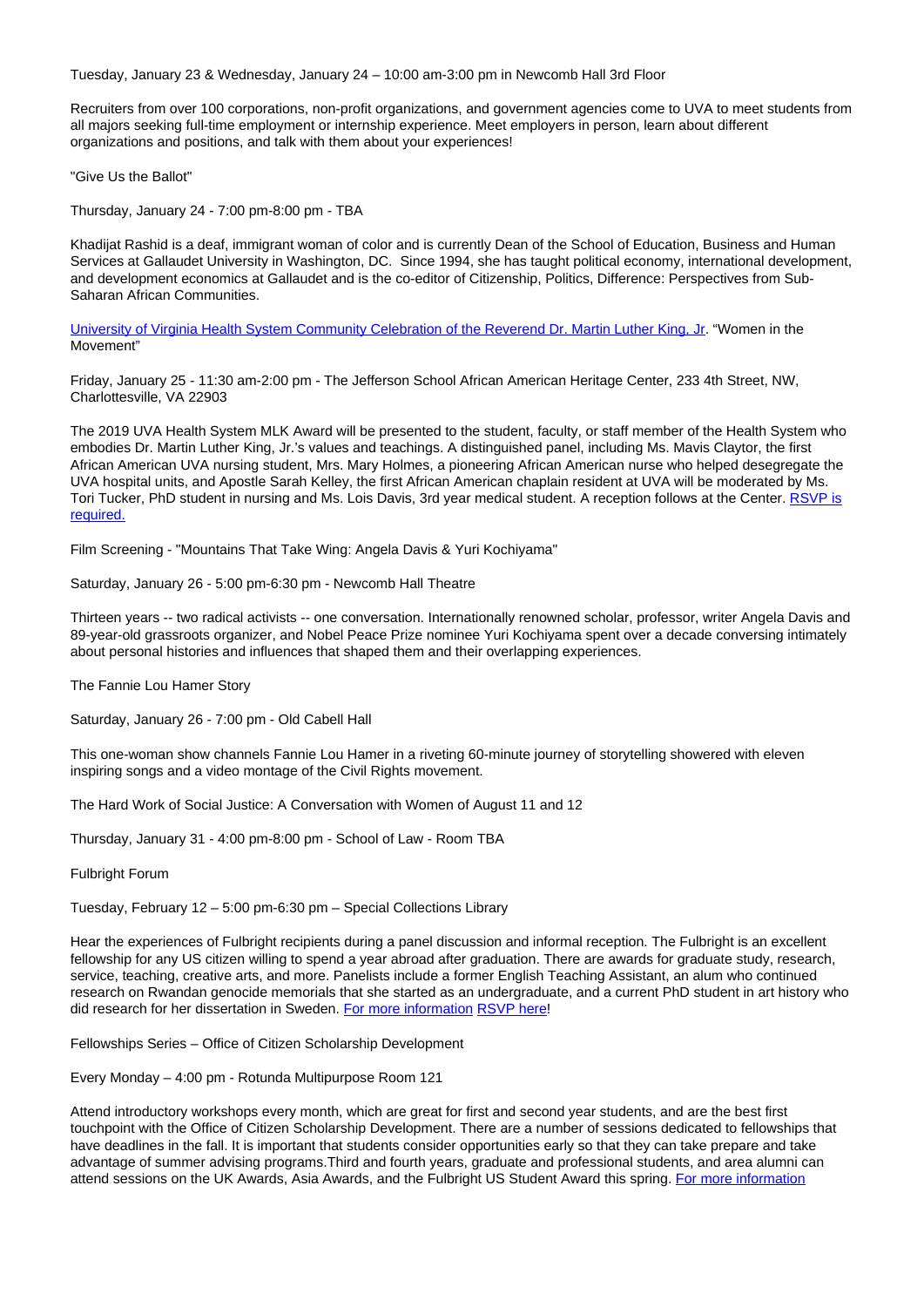#### In the Community

University of Virginia Health System Community Celebration of the Reverend Dr. Martin Luther King, Jr. "Women in the Movement"

Friday, January 25 - 11:30 am-2:00 pm - The Jefferson School African American Heritage Center, 233 4th Street, NW, Charlottesville, VA 22903

The 2019 UVA Health System MLK Award will be presented to the student, faculty, or staff member of the Health System who embodies Dr. Martin Luther King, Jr.'s values and teachings. A distinguished panel, including Ms. Mavis Claytor, the first African American UVA nursing student, Mrs. Mary Holmes, a pioneering African American nurse who helped desegregate the UVA hospital units, and Apostle Sarah Kelley, the first African American chaplain resident at UVA will be moderated by Ms. Tori Tucker, PhD student in nursing and Ms. Lois Davis, 3rd year medical student. A reception follows at the Center. RSVP is required.

"Voices for Change: Mixing Hip Hop and Environmental Justice"

Friday, January 25 - 6:30 pm-8:00 pm - Jefferson School African American Heritage Center

The Hip Hop Caucus is a national, non-profit and non-partisan organization that connects the hip hop community to the civic process to build power and create positive change. Guest speaker Mustafa Santiago Ali's talk will focus on the power of hip hop to connect people to issues of environmental justice and will feature music, dialogue, community conversation, and a free plant-based dinner. At 8:00 PM, head over to IX Art Park for an after party with area performers. Hosted by UVA Sustainability & the Nine Pillars Hip Hop Cultural Festival as part of the UVA Community MLK Celebration. RSVP required & all ages welcome.

2019 Community MLK Celebration Keynote Event: Journalist April Ryan

Wednesday, January 30 - 6:30 pm-8:30 pm - The Paramount Theater, Downton Mall

White House Correspondent April Ryan will deliver the keynote address that is free and open to the public. Tickets are required – reserve through the Paramount Theater box office: http://www.theparamount.net/event/2019-community-mlkcelebration-keynote-speaker-april-ryan/ The event is presented by the University of Virginia Office of the Vice President and Chief Officer for Diversity & Equity, in partnership with the Frank M. Batten School of Leadership and Public Policy, and Lifetime Learning in the UVA Office of Engagement.

Freedom Bound

Thursday, January 31 - 10:00 am - The Paramount Theater

Freedom Bound tells the true story of Addison White and his escape from slavery in Kentucky, his flight north on the Underground Railroad, and his rescue by the citizens of Mechanicsburg, Ohio. This important and turbulent chapter of American history comes to life through original songs, riddles and rhyme, and an array of characters that emerge from the past and relive the journey of the Underground Railroad. Mad River Theater Works creates vibrant and evocative plays that combine the rhythms and folkways of everyday life with tales about extraordinary individuals.

Careers in Community Organizing for Social Justice

Wednesday, February 6 – 7:00 pm – Rouss & Robertson Hall Room 227

The Direct Action & Research Training (DART) Center will hold an information session to discuss careers in community organizing with UVA students and alumni. RSVP Positions start August 12, 2019 in Lexington, KY, Louisville, KY, Columbus, OH, Richmond, VA, Charlottesville, VA, Columbia, SC, St. Petersburg, Tampa, West Palm Beach, Jacksonville, Daytona Beach, and Fort Myers, FL. Starting salary \$38,000/year + benefits. No prior organizing experience is necessary; fluent Spanish speakers are encouraged to apt visit. Still have questions? Contact Sarah Storar

# **Opportunites with Deadlines**

UVA Summer Diabetes Research Internship: May 20-August 2, 2019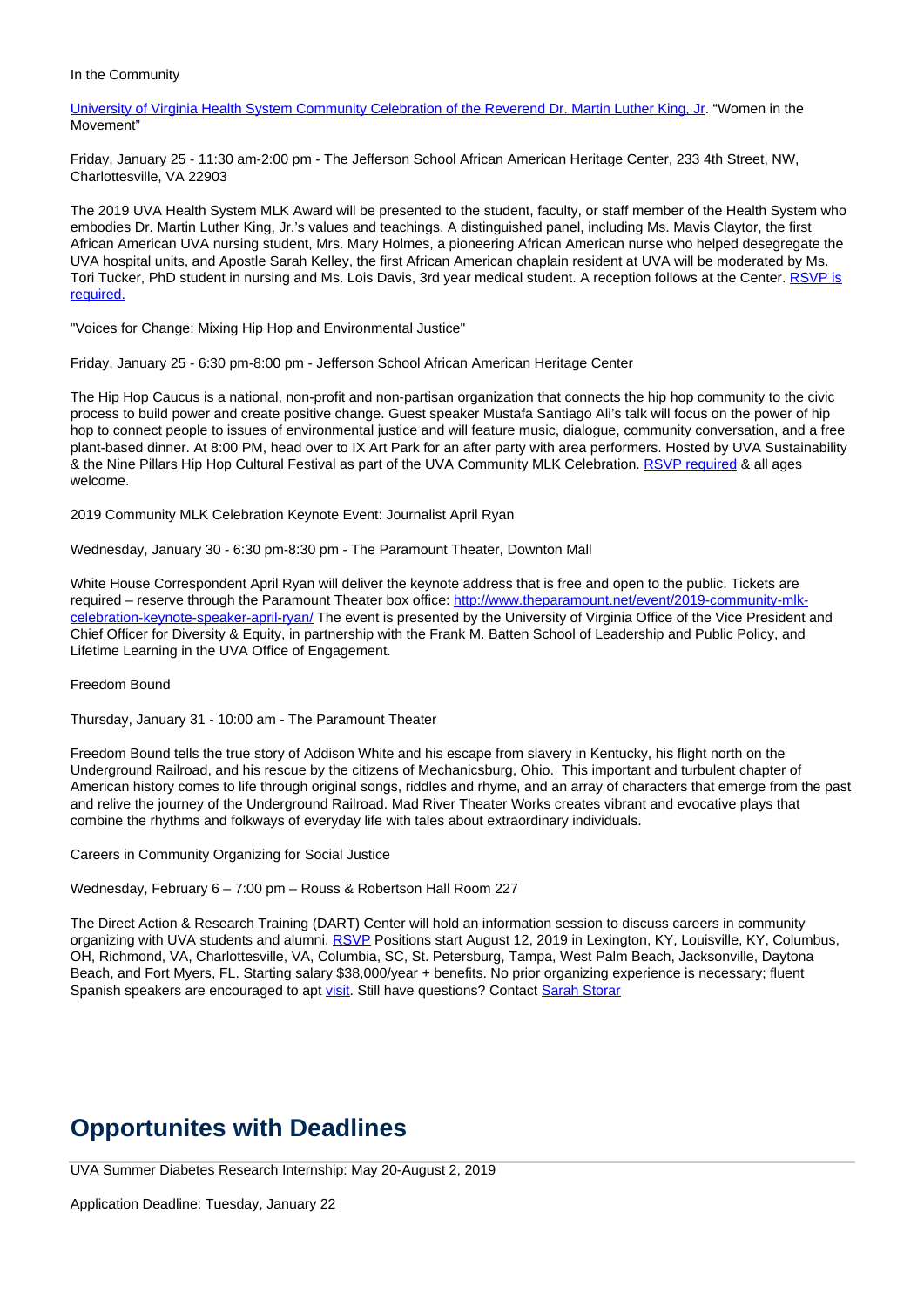Undergraduates in this 10-week summer internship work with a UVA faculty mentor in pairs to conduct diabetes research, attend lectures, participate in professional development and shadow UVA physicians in the operating room and clinic. First through third year students should apply, as well as students from traditionally underrepresented racial, gender, and ethnic groups in the STEM and biomedical research fields.

See https://surgery.virginia.edu/summer-diabetes-research-internship/ or contact Katherine Walters kcv3a@virginia.edu

VSGC Undergraduate STEM Research Scholarship Program

Application Deadline: Monday, January 28 by 11:59 pm

This program provides awards of up to \$8,500 to rising third and fourth year students in a full-time study of science, technology, engineering, or math (STEM), and who have a specific faculty-mentored research project that has NASA or aerospace relevance. Applied Health Sciences majors are not eligible for this program. For details, visit: http://vsgc.odu.edu/undergraduatescholarships/

Sydney Elizabeth Owens Memorial Award

Application Deadline: Friday, February 15 by 5 p.m. EST

Family and friends remember Sydney, an Echols Scholar, member of Kappa Kappa Gamma and Lawn resident. This award supports an undergraduate student, with faculty support, to create a domestic or international semester experience. The award is for \$6,000 for the 2019–20 academic year. Online applications only. For more information, contact Molly Bass or 434-243-9019.

Schomburg-Mellon Humanities Summer Institute – June 3-July 19, 2019

Application Deadline: Friday, February 19

The 2019 Schomburg-Mellon Humanities Summer Institute offers housing, meals, and a stipend for ten rising undergraduate fourth years to live in New York City and engage in seminars and research. See: https://www.nypl.org/help/aboutnypl/fellowships-institutes/schomburg-mellon-humanities-summer-institute

UVA Summer Medical Leadership Program (UVA-SMLP)

Application Deadline: Friday, March 15 by 11:59 pm EST

UVA-SMLP builds on the success of the previous summer medical academic enrichment programs [Medical Academic Advancement Program (MAAP) and Summer Medical and Dental Education Program (SMDEP)]. The goal: to expose the participants to the "real world of medicine" to prepare them for medical school admission & future leadership positions in medicine/biomedical field. For more information, visit the homepage https://www.medicalcenter.virginia.edu/smlp

Summer Paid Internships: UVA President's Commission on the University in the Age of Segregation (1865-1965)

Four internships available. Advanced undergraduate or graduate students, with a background in American history, will work with the President's Commission doing archival research, document photographing, and professional transcription/editing of historical documents (training provided). Interns should demonstrate strong organizational and analytic skills, ability to work independently, and write clearly. These internships pay \$10/r. for undergrads, \$15/hr. for graduate students (up to 300 hours). To apply visit: http://publichistory.as.virginia.edu/application

Summer Interns Needed: Jefferson's University - The Early Life Project 1819-1870 (JUEL)

Apply for three internship positions doing digital history, website development and archival research. Advanced undergraduate or graduate students with background in American history are encouraged to apply. Interns will work with the Jefferson's University: The Early Life project team. They will create and expand a UVA Institute for Advanced Technology in the Humanities (IATH)-sponsored digital humanities archive and website on the early history of the UVA. These internships pay \$10/hour (up to 300 hours). At the end of the summer, the intern will understand the technical processes involved in the digital humanities and the early history of UVA . Visit: http://publichistory.as.virginia.edu/application for details.

Post-Grad Fellowships for Environmental Work: RAY Fellowship and Meridian Institute Fellowship

The Meridian Institute Ruckelshaus Fellowship provides the next generation of public policy leaders with the skills to support collaboration on complex and controversial problems. The Fellowship is a two-year, full-time position. Selected Fellows will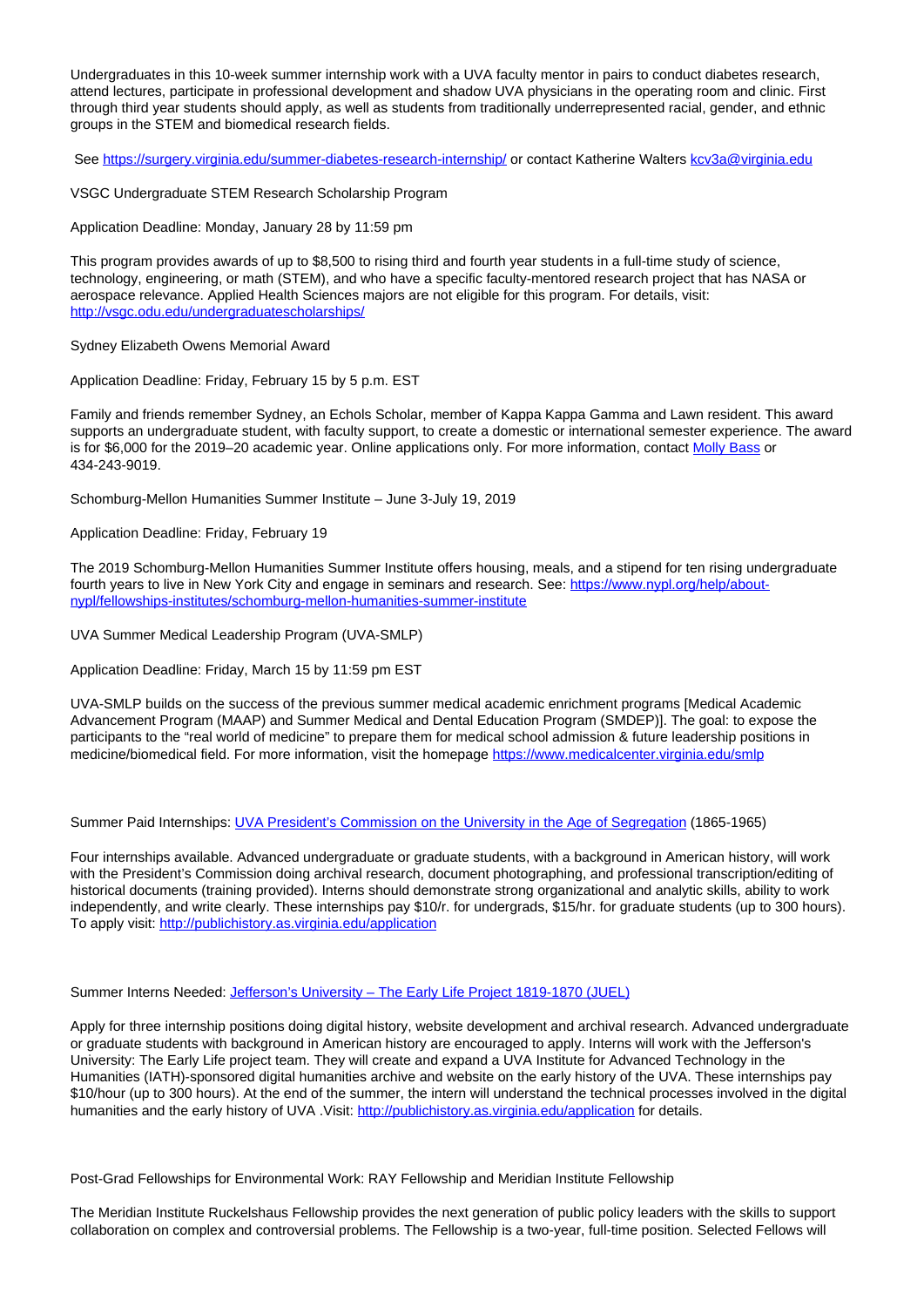begin work in summer 2019 at either Meridian's Dillon, CO, or Washington, DC locations. The Roger Arliner Young (RAY) Conservation Diversity Fellowship focuses on increasing opportunities for people of color to learn about, engage with, and enter the environmental conservation NGO sector. Visit or contact Kiera Givens for more information.

Duke Summer Session

Summer College Dates: July 8 - August 3

Summer Academy Dates: June 16 – July 5 | July 14 – August 3

Accelerated STEM Academy Dates: June  $16 - 21$  | June  $23 - 28$  | July  $8 - 13$  | July  $22 - 26$ 

We are looking for staff members who will serve as positive role models, use sound judgment when making decisions, and have a genuine interest in participating in the academic and social development of adolescents. The characteristics we look for in our staff members are (1) honesty, (2) flexibility, (3) the ability to manage stressful situations, (4) initiative, (5) empathy, (6) compassion, and (7) the desire to deliver beyond what is asked. To apply, please fill out our online application. We review applications and hire candidates on a rolling basis. If you have any questions, please contact: summercollege@duke.edu.

### **This Week in Black History**



The **Massachusetts Body of Liberties** was the first legal code established by European colonists in New England. Compiled by the Puritan minister Nathaniel Ward, the laws were established by the Massachusetts General Court in 1641. The Body of Liberties, which prohibited slavery in many instances, but did allow for three legal bases of slavery: [1] slaves could be held if they were captives of war, [2] if they sold themselves into slavery or were purchased from elsewhere, or [3] if they were sentenced to slavery as punishment by the governing authority. The Body of Liberties used the word "strangers" to refer to people bought and sold as slaves; they were generally not English subjects. Colonists came to equate this term with Native Americans and Africans.



Martin Luther King Jr. (January 15, 1929 –April 4, 1968) was an American Baptist minister and activist who became the most visible spokesperson and leader in the civil rights movement from 1954 until his death in 1968. Born in Atlanta, King is best known for advancing civil rights through nonviolence and civil disobedience, tactics his Christian beliefs and the nonviolent activism of Mahatma Gandhi helped inspire. King led the 1955 Montgomery bus boycott and in 1957 became the first president of the Southern Christian Leadership Conference (SCLC). The 1963 King marched at the March on Washington, where he